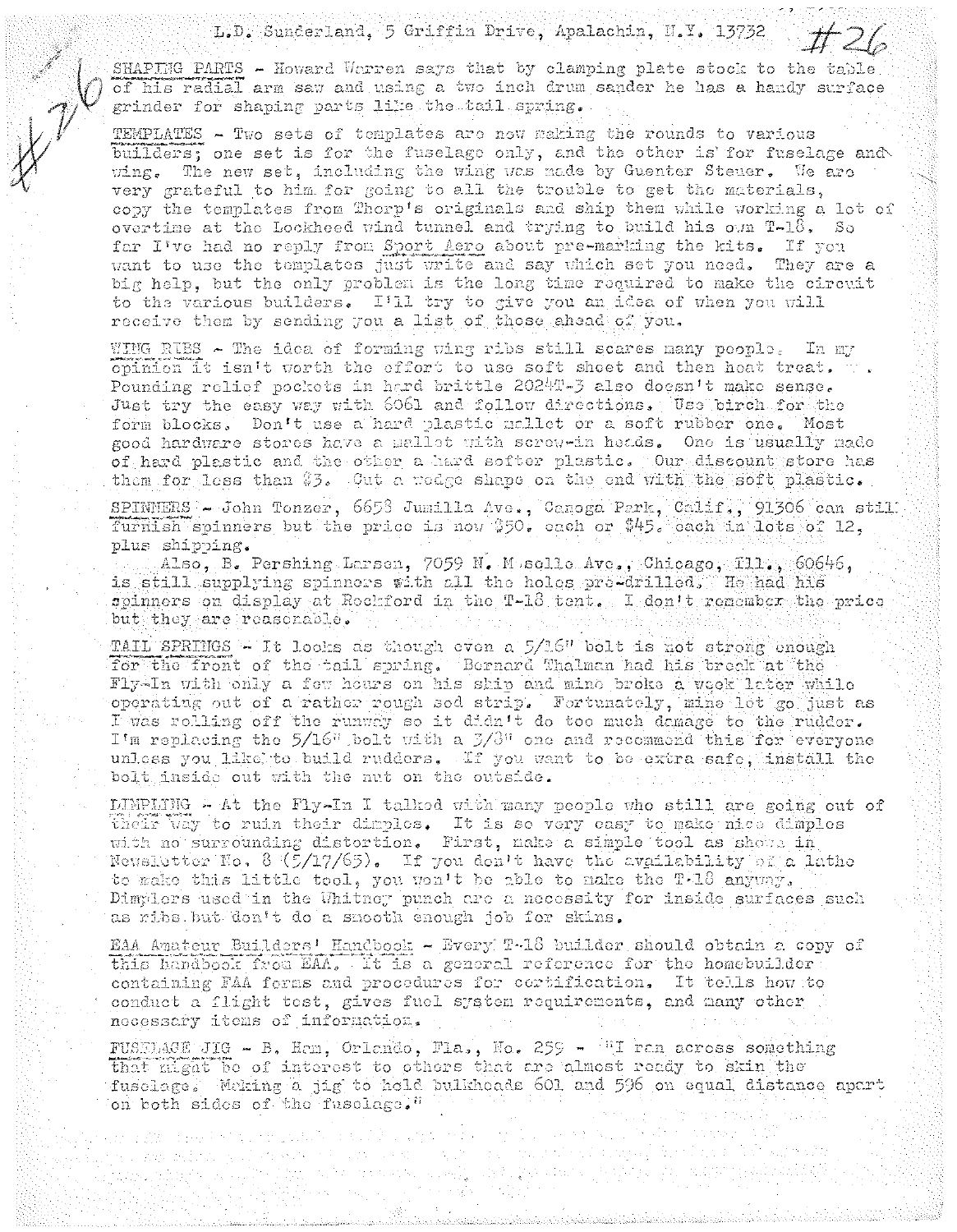## T-18 NEWSLETTER NO. 26



10/9/68

RIVET GUNS - B&F, 6141 West 95th St., Ock Lawn, Ill., 60453, has new rivet guns equivalent to 3X size for \$37.95. List price is \$69.00 so it isn't a bad deal.

NEW MATERIAL SOURCE - Kieth Shopherd, K&A Airfab, Rosenead, Calif., 91770, says he can supply complete kits of materials for the T-18 at bargain prices everything including canopy and windshield for \$950. He will also fabricate any part for the T-18. The kits do not include engine, propeller, wheels, and instruments. Write for quotes on any material needed.

LETTERS FROM JOHN THORP - "Your spanwise stall pattern is normal; starting at the change of wing direction. I would prefer to have the pattern inboard to provide more aileron control at stall. A very small amount of twist will alter the pattern drastically, particularly if there is a little side slip. introduced. Usually low-wing airplanes have an induced root stall caused by a noor wing-fusclage juncture. High wingers usually have a tip stall because the fuselage doesn't stall the root first. A little root stall is a good thing as it provides stall warning by shaking the tail. The T-18 wing stalls too close to the tip to suit me. I believe that the stall strip should be inboard of the wing break.

ROCKFORD,  $1968$  - Those of you who were at Reckford are undoubtedly all fired up and working hard on your own projects now. Lyle Fleming and I must have given 50 or more of you rides. We're serry we couldn't get everybody up who wanted a ride but there were times when the traffic was so thick that we just couldn't fly. With three Broozys taking up passengers, there was nearly always one on the runway making it nearly impossible to land. Anyway, the Fly-In was a real thrill again, especially with eight T-18's there. Each year the T-18 population has doubled so next year there will probably be 16. That's not too unlikely either because there is a large number ready to fly.

Callibie Wood again had his there. Jack Park and a friend flew in with his and Lee Hamlyn's. Bernard Thalman brought his recently completed open cockpit model. Irvin Faur brought his 200 hp constant speed prop fuel injected conversion although he didn't do much flying in it. He says that no midget mustangs can catch him now. Lyle Fleming broughthis 180 hp model and Len Andersen brought the 180 hp ship he bought from Ron Lee. Mine was the only  $125$  hp  $T-18$  there.

The T-18 tent was kept busy with Bob Kaergaard directing the work of cutting down the fusclage deck for a canopy and building the flaps. John Thorp donated the parts.

The forum was hold on Friday norming. First John told about the present status of various modifications and then gave an interesting talk on engines. Following this he asked each of the T-18 cumers who had flown their ships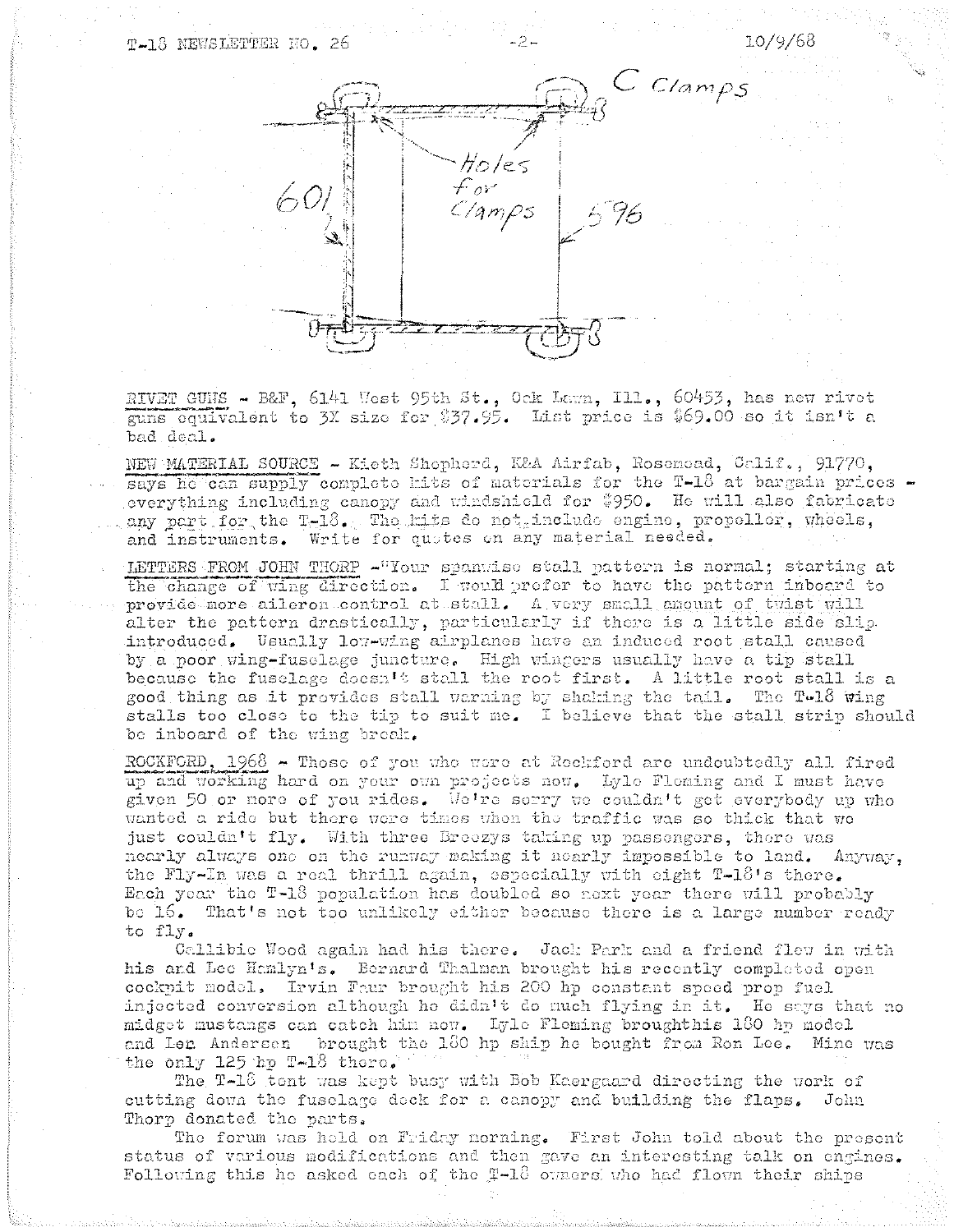## to relate some of their experiences.

Two hundred sets of drawings had already been mailed out on the tail spar mod and fuselage mod at 601. The other 400 will be sent out seen.

FROM IRVIN FAUR  $(4-26-68)$  -"Last year I had to turn too high to got any cruise and burnt to much gas. These constant speed props are costly and heavy but worth it. I can cruise 130 with 2100 and 15" manifold. That is gust idling that 200 hp engine. Still have not full bored it in six here.  $\Delta \Sigma 1$ having vibration troubles yet. Still have one stack touching cowling.

Wish I had my old 160 back with the prop I have now. It is impossible to use crossover exhaust with the 200 and crossover is almost a must. It is so much quieter. I just hate those stacks on mine. I cannot give you any figures near accurate on mine, At sealevel I don't believe I'm a bit faster than the 160 was. But at  $10,000$  the only place dared use some power 2400 and 20 it trued at 190. Will make a round trip flight at around ton soon and see what it will do at  $2400 + 24$ . I figure 210 but figures are easy to write. I use the same ran air as Mooney and can pull quite a bit more manifold pressure than normal. So far have had no trouble propping the fuel injected engine. Starts right off. Just cannot use electric system with this heavy engine and prop either, I am fairly light overall at 860 empty, however.<sup>1</sup> Since then he has observed the 180 redline so no more news.

FROM BILL JOHNSON - "My gas leak turned out to be a fatigue crack in the tank (Fig. 1). Apparently the vibration on the heavy valve and/or actuation of the valve caused the crack. I have solved the problem by mounting the new valve on the tunnel and isolate the tank with  $3/8$ <sup>n</sup> hose. Figure 2 shows the cutcut detail in the tunnel. Fig. 3 shows the installation, The fitting which goes in the tark must be brass so a finger screw can be soldered on. The valve part number, 709GG 1/4B Republic valve can be obtained from Dupar Dynamics, 250 Andover Park West, Seattle, Wa., 98188 for about \$10.22 plus tax. This valve has a flange and is tapped for 10-32 screws for mounting. Removing the gas tank is a real messy job, so I hope this information can be passed on to benefit others.



FLAP HORN SEAL - Here is a seal for the flap horn cut-out in the side of the fuselage from Herm Rassler. He says it really works well. It slides along with the tube and closes the hole with a rocking action when it bumps into the spar attachment fitting.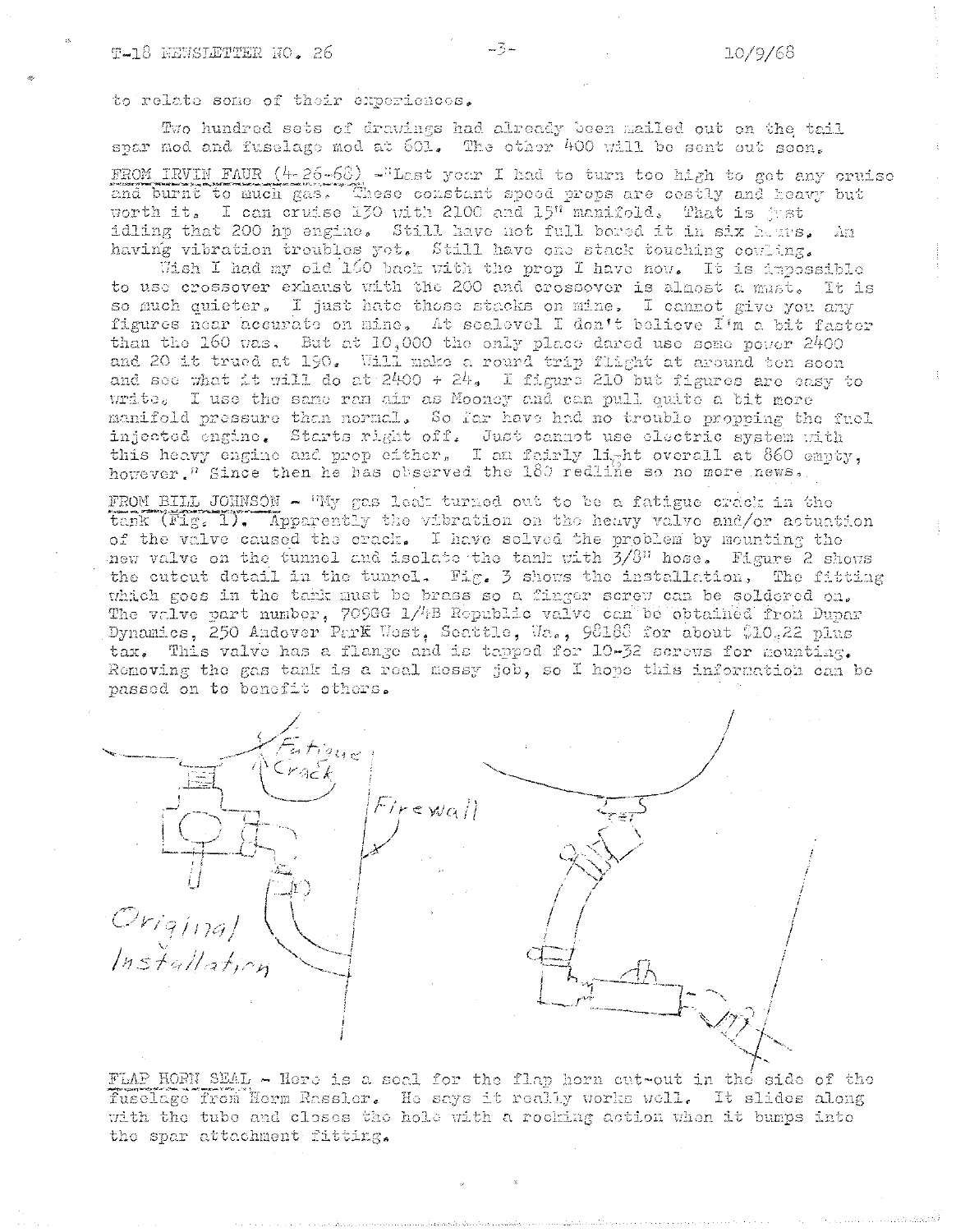

ANGLE

 $\frac{1}{2}$  - You have all no doubt wondered what happened PNTINUED IN JANUARY to the N: writetter. As you can see by the date at the beginning of this one the first few pages were written in October. Heavy travel commitments prevented me from finishing it and then recently I have been holding it up awaiting the results of a testing program John Thorp has been conducting on the new horizontal tail. More on all that later in the Newsletter.

THORP ENGINE SYMPOSIZM - John gave an interesting talk at Rockford on the subject of power plant installation. The only way to get the full benefit from such an educational experience is to hear it first hand, but for those who were not so fortunate, here is a synopsis - quite brief becaus my shorthand is all long.

Starting with the propeller, he pointed out that you won't get the kest performance out of your engine unless you have just the right match of propeller, engine and airframe. Tip speeds no higher than 750 to 850 ft/ sec are preferred. Activity factor is important. A wide blade gives a high activity factor. For best performance it is desirable to have the largest diameter, lowest activity factor, lowest RPM and the bestblade angle. It is not always possible to have all your desires, however, due to the limitation on blade length and the amount of available horsepower. The body shape behind the propeller is very important. A prop extension places the propeller further ahead of the front cylinders and thus by minimizing blocking of the propeller, it improves its efficiency. The cowling should be well faired to minimize the change in direction of the air flow.

The induction system is extremely important. The Tri Pacer type air filter gives a drop in manifold pressure and a corresponding loss in honsepower. Power is a function of the amount of air taken into the engine. When Lee H mlin changed to a new induction system with an automotive type air filter on his T-18, he picked up 15 mph airspead.

Adequate fuel flow must be provided to the engine under the most nese-high climb attitude and low st fuel level. To check fuel flow, Flock the wheels up to simulate the maximum pitch attitude during climb and with one gallon of gasoline in the tank, run the engine at full takeoff power for three minutes. To determine the maximum pitch attitude, measure it in the air with a bubble protractor.

Cooling system taffles should be made of heavy enough aluminum to prevent cracking - .032 or .040 is needed. Reinfurcements made of stainless sseel should be riveted on at rub and attachment points. Copy a good commercial design rather than trying an eyeball design which could be costly if it results in a ruined engine. Poor cooling causes rings and valves to go first. To make sure of the effectiveness of a new installation, instrument the engine with cylinder head temperature gauges. These are werthless unless they are accurate, so have the gauge, exact-length of wire to be used and the sensor all calibrated together.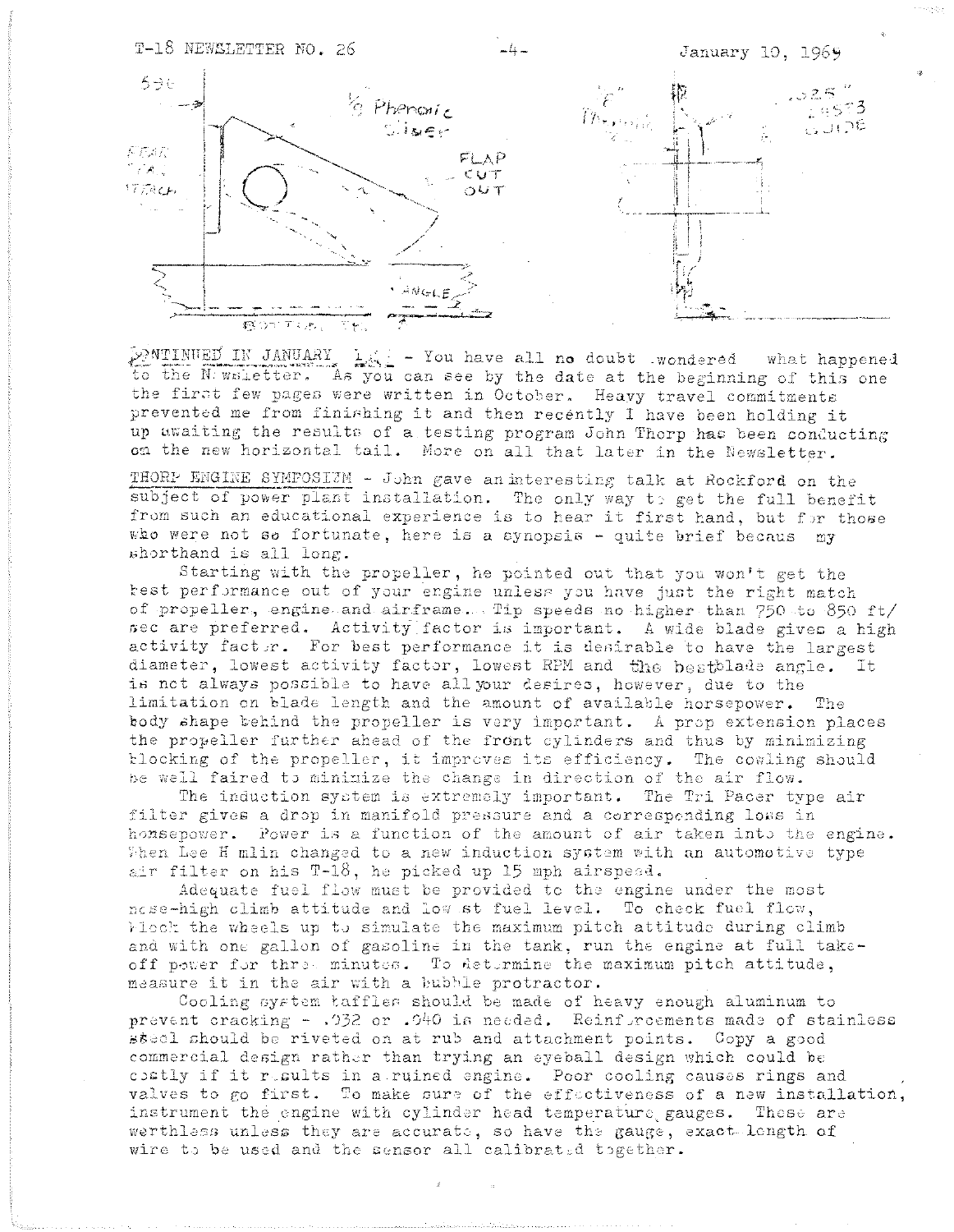Cylinder head temperatures should not exceed 500°F but 400 is preferable with 350 maximum at cylinder base. Although the Lycoming manual states that oil temperature can go as high as  $245^{\circ}F$ , a temperature between 190 and . 200 is safer. Rimember, outside air temperatures have a direct effect on engine temperatures so do the testing under the hottest expected conditions or you'll get a surprise when summer comes. A properly shaped large spinner has considerable effect on engine cooling. The T-18 spinner is an example of a good spinner. To detgrmine the size of the cooling system inlet use the formula area =  $0.35$  in /hp. The exit area should be from 5 to 10% larger. For an 0-290 onging developing 140 hp, the size of the inlet on one side would be 70 hp x 0.35 =  $24.5$  sq. in. This is only a 3 in. by 8 in. slot. Anything much larger means so much useless drag.

Cowling cooling air exits should be at one point (on each side) only. It doesn't work to take air out at two levels like at the botton and on the sides. The exhaust stack cleerance holes on the T-16 should be plugged up as much as possible since the main air exits are on the couling sides.

Cooling should be satisfactory if a pressure differential of  $5^{\circ}$  of water exists across the cooling system baffles. This is the amount of pressure existing in the pitot tube when the airspeed is 100 mph so to check your cooling system, us an airspeed indicator with the static line connected to the exit side of the engine compartment and the pitot line connected to the inlet side of the baffles.

Both an oil filter and oil cooler should be used on an aircraft. engine. To mount the oil filter, buy the standard corvair adapter and cut off all the excess material. Tap the inlet and outlet holes in the casting for  $1/4$  pipe fittings. Make a bracket and meunt to the firewall using high-pressure flexible hose for connections. The filter should be criented so oil won't spill when filter is removed, The inlet to the filter can be from the 1/8" pipe outlet on top of the oil screen housing or from the oil passage at the base of the right front cylinder. A bracs fitting can be used for this connection. It can be brazed shut and then drilled out to make a bleed hole to regulate flow through the cooler. Adjust the size of the hole between  $1/16$ " and  $1/8$ " diameter to obtain proper cooling. M ke sure the oil pressure when hot and at idel RPM does not fall below minimum pressure for your engine.

A corvair all cooler works will with the 0-290 engines. There are three sizes. Use the largest available. It is us d on the supercharged models (Corsa) and the bus. Mount the cooler forward of the left front cylinder for best results. Lines should run from engine to filter to cooler and back to sump. Don't re- enterat the rocker box covers. If a fuel pump isn't used, a brass fitting can be braz3d to the plate covering the fule pump opening. Use high pressure flexible 1/4" host for connections. R member that a broken oil line means an engine failure.

If a good automotive air filter and oil filter are used, your engine should never wear out. The oil should last 80 to 100 hours between changes. The design of an induction system to take advantage of the ram air effect can be beneficial for fast airplanes. Thirteen inches of water equals one inch of mercury. Since 100 mph ram air is equivalent to 5" of water, this is less than 1/2" of manifuld pressure and not too significant. At 200 mph it becomes more significant, about 20 inches of water or nearly 2 inches MP. The carturetor air inles should be little larger than the carburetor throat. This gives a diffuning action inside the inlet and slows down dust particles so they won't penetrate the air filter as far.

FORMING WING SKING - To make forming the leading edge bond on wing skins a real snap, add 1.7' to the trailing edge of the bottom inner and outer wing skins. Then punch an extra row of rivet holes exactly  $1.7$  aft of the bottom row for the rear spar. To form the leading edge bend, fold the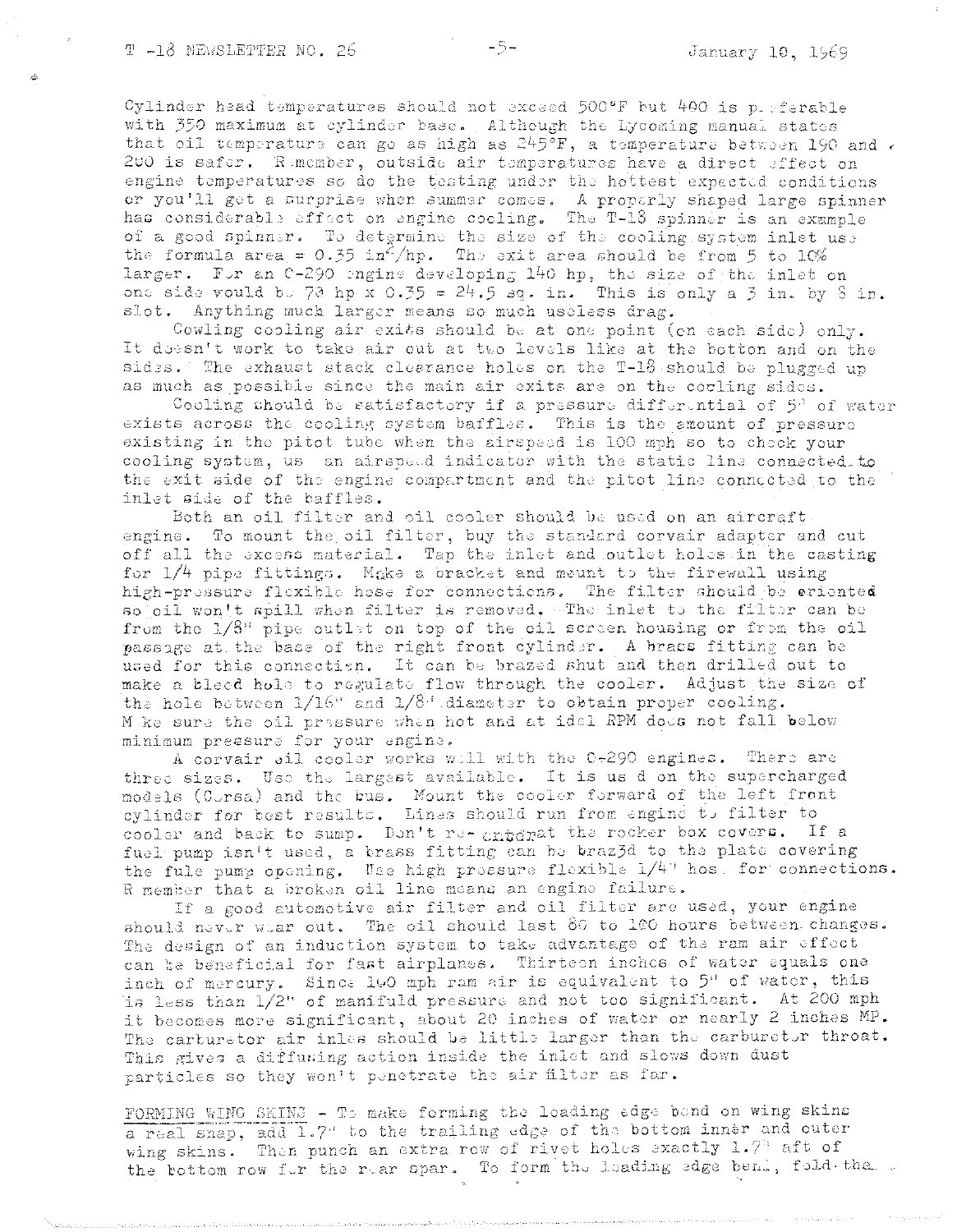unbent skin over until the rivet holes for the top rear spar line up with this extra set of holes and cleco all holes. DAFGER Din't use the wrong row of holes! Place skin on a smooth surface. Pad a 4 ft long 2 x 4 with folded newspaper to protect skin from scratches. Place 2 x 4 across skin spangise at highest point and press down with body weight. As bend forms, move 2 x 4 forward and push down again. 2 x 4 should be located such that it is always lov 1. Continue until a nose rib fits nicely after cleous are removed. If this procedure is followed, you can't get the skin bent cockeyed. On the other hand, if you try forcing the skin down between two 2 x 4's with a pipe, don't be surprised if you end up using the pipe over the head of the guy who suggested it.

 $-6-$ 

SEATS - Way back several years ago, I described my bucket seats but never managed to get a skotch included so her, it is on the next page. This stencil material is a mess to draw on but I hope you can get the idea.

The part shown is the seat bottom. The back is similar except that no springs are included and the foam is only 2' thick. This giv s good leg room for a 6'2" person but if you are short of stature you could stand to move the rudder pedals back an inch. This is preferable to get more clearance for the brake pedals. Don't do it if you are tall or you will be cramped - especially with a back pack chute. If you already have the rudder pedals located and are short, you could make the seat back thicker. The back is attached at the top with two pop rivet nuts placed in the tubular frame with screws coming up through the frame. This assumes that you have a hole cut in the deck under the canopy like I have. A third pop rivet nut is placed in the side of the tunnel and a screw is passed into it through a fitting at the bottom corner of the seat back.

The seat frames were made from a scrap lawn chair. The bottom frame shown is not too clear but splices were made with pop rivets at three places -- front center, and at the aft two corners.

 $T_0$  support the stat bottom at the forward edge and adjust it for proper log support - something extremely important for comfort on long trips - I bant up a rectangular post about  $1 + x$  2 by 2" high from .040 aluminum. Tabs were left at the top to parmit pop riveting it to the finished seat frame. Two were used on each seat.

Don't use foam rubber for aircraft seats. It is much too heavy. Instead use polyurethane foam which is not only very light but also inaxpensive. It can be cut with an electric khift or a ground sharp hacksaw blade in a sabersaw.

NEL TAIL TUBES: Fred Kracht, 31 Ceronport Cres., Don Mills, Ontario, Canada I have the material t, insert into the tail plane tube, which John Thorp suggested we do. I have enough 2" C.D., .120 wall thickness tubing for thirty to forty pieces. The material can be had already machined or unmachined. The inserts for the tail plane spars cost \$16.80 and the machining an additional \$18. I had a very difficult time to buy this tubing and it was only possible to pick up 36 feet lengths - therefore the surplus.

CANOPY LATCH - Just noticed a picture in the January, 1969 issue of Private Pilot, page 20 showing the latch on the bubble canopy of the Waco Meteor. This is where I got the idea for the latch I installed on my canopy. It is the one described previously in the Newsletter. I highly recommend this kind of latch either in the top enter or one on sach side. In addition it would be a good idea to have a finger attached rigidly to the fuselage to engage the rear of the canopy as it slides forward to hold it down better in flight. My canopy is built according to the prints except that I added a stiffener to the cross piect holding the bearings and the rails are made of stiffer 0.050 stainless but the canopy still bulges up in flight leaging a very noisey and drafty crack all the way around the bottom.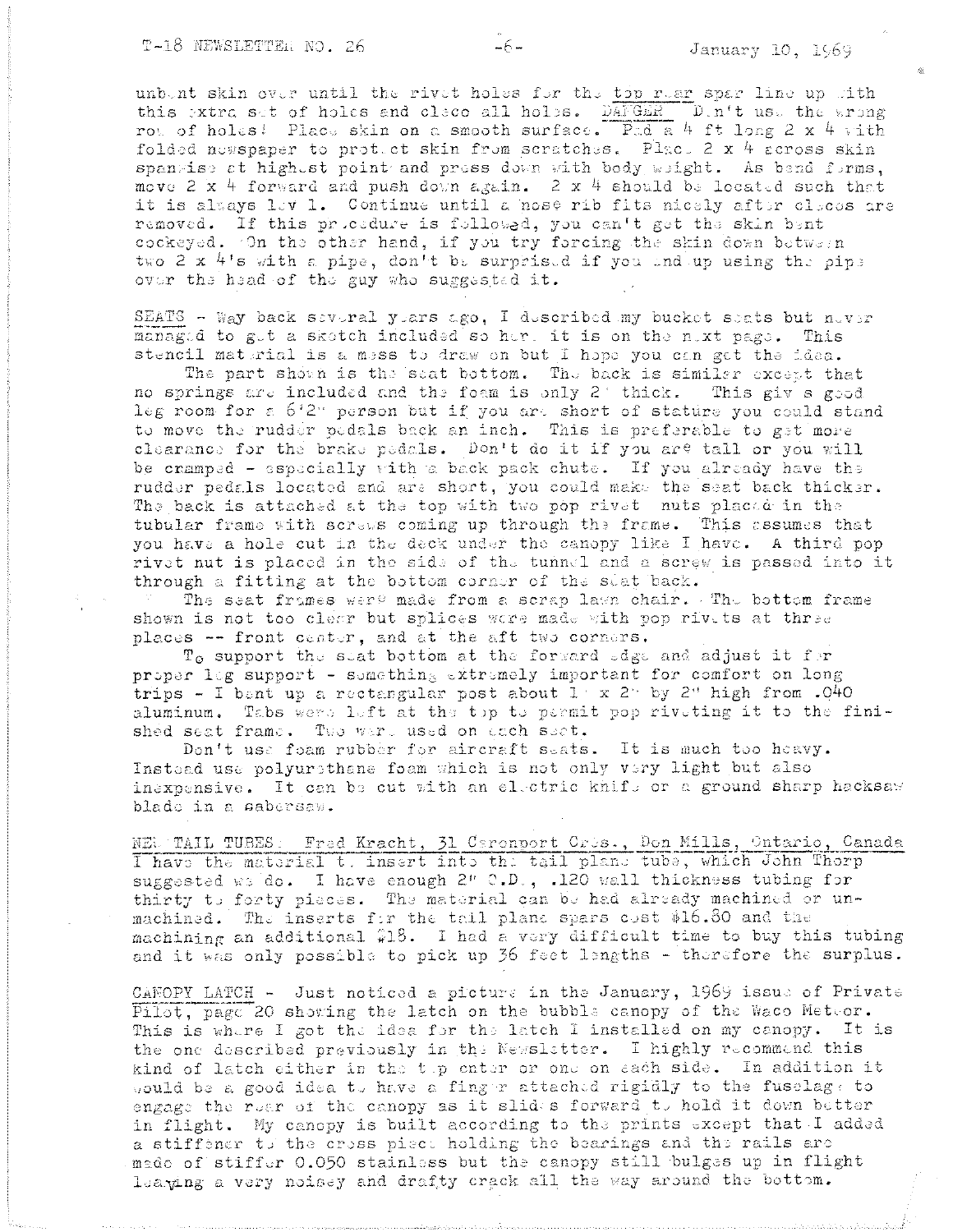$-7 L$  and  $\mathcal{A}^B$  complex construction  $\mathcal{D}_t$  , and an Á  $z^{\frac{1}{\mu}}$  $\tilde{\mathbb{R}}^*$ ZIG- ZAG<br>SPRINGS BOWED-UP  $\dot{\underline{\chi}}$ CORP<br>FILLED (SEAD)  $B\mathbb{R}^{4\mathbb{N}_+}$ AL. TUENG FROM LIVWN  $CHA\,1\%$ I ZET EOJAL TRACT  $F<sub>CA</sub>$  $\frac{1}{N}$  ( $\frac{N}{N}$ DACALA<br>Comp  $\frac{3}{4}$   $^{\prime\prime}$  $\mathbb{Z}/2$ WELL. FOAM LEATHERETTE. KOD.  $4"$ thick  $K^*$  and  $\overline{T}$ 第6-740  $P$   $P$   $N$   $V$   $C$   $T$  $\mathbb{C}[\zeta]$ SPRINCE MARU CANGAS & CAND46 E AL STATE  $B\ddot{o}$  Ton Drumm by Ed Shinn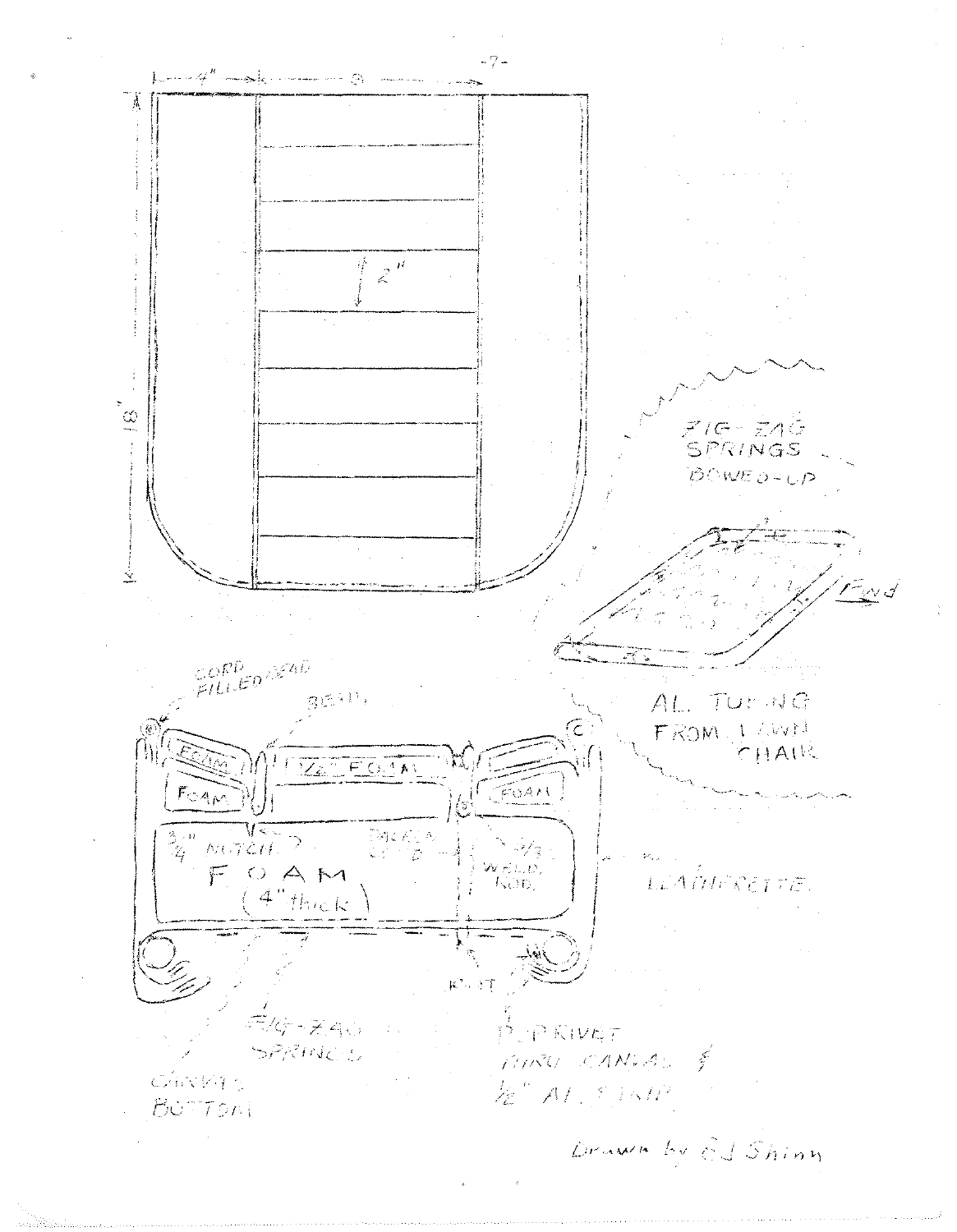This is a drag producing leak that should be seeled well. Lowing; a big bulb on the deck upholstery is alright if it is large enough to still touch the canopy after it bulges up and out about a quarter inch.

CARB HEAT MUFFS - Bill Johnson says ha has had good experience with a very simple heat muff design. He just wrapped a screen door spring in a spiral around a straight suction of exhaust stack and secured it with wire. Then he trapped the aluminum muff tightly artund this spring and clamped it in the conventional manner with scriws along the side. The ends were left open for air inlets and nothing was welded to the stack. This looks like a good arrangement. If you need to weld end caps for heat muffs to an exhaust stack, by all means, don't weld a continuous flange perpendicular to the exhaust tubing like some manufacturers do. A Super Cub exhaust system made this way used to crack everytime it would be welded. Form the ends in a conical shape from .015 to .025 stainless. This shape doesn't cause such high locked up stresses during heating and cooling conditions.

RETRACTABLE GEAR - Just saw Bill Johnson's drawings for his retractable gear modification. Gear legs, made of double tubing like on the regular gear, will be pivoted in aluminum castings attached to the main spar. wheels will swing into wells between main spar and rudder pedals. This requires a new inner wing and fuselage modification." The same extrusions are used for the inner wing but the web is beefed up and extra stiffeners are added in the wing walk are: H. had made new outer panels also because he wanted to try a new airfoil with less camber. For outer wing extrusions he substituted three laminations of bent up .040. Each layer was of a different length to save weight. No bonding was used. He didn't fabricate inner wing spar caps. Too much trouble. Bill is lucky because his wife who is a draftsman at Boeing, is making all the drawings. He plans to supply drawings and machined castings at a later date but don't write now.

MATERIALS - Spancer Arcraft tells me that we T-18ers cleaned them completely out of 1/8" clecos and they don't expect to get more. Anyone know of a good source? They still have a fow vacuum regulators.

FUEL GAUGE - Bill Johnson says the 100 octane fuel must have attacked the seal in his W. fuel gauge float mechanism and it began to leak so he replaced it with a Stewart Warner type. The 80 octans hasn't affected mine.

RIVNUT TOOL AND POP RIVETS - by Dick Dalen - Make your own rivnut puller from an ordinary pop rivet tool. Mine is a PGR 402 model made by United Shoe. Simply take  $1-1/2$  8-32 bolt and turn down on a lathe so that it slaps easily through the 5/32 tip, leaving about 5 or 6 threads on the end. File the keyhole with a small knife file. Screw the bolt into the rivnut and insert int, the hole. When pulling, pull gently so as not to pull the threads up into the tip or they will strip. A few practice pulls and presto you've saved \$32 on a pop rivnut tool. Filling pop rivets holes can be dons quickly and easily. Buy a tube of GE or Dupont silicon rubber and squirt into the hollow rivets. Leave an ice cream top. Allow to cure for a day or two. Mertly slice off with a razor blade and prests a smooth flush finish with no sanding required. (Editor's note Don't get carried away with the use of silicon for sealing external cracks like I did for you will soon find paint won't stick to it.)

NEWSLETTER INDEX - A.O. Challis, Henry St., Bridport, Tasmania 7254, Australia -- Lech member can casily index his nawsletters himself and thereby become more familiar with contents in the process. Put them in a losse-laaf binder, get a pack of priss-on labels, label each second page using the labels as tabs in staggered order - cut off only half of the backing so that they won't stick to adjoining tabls.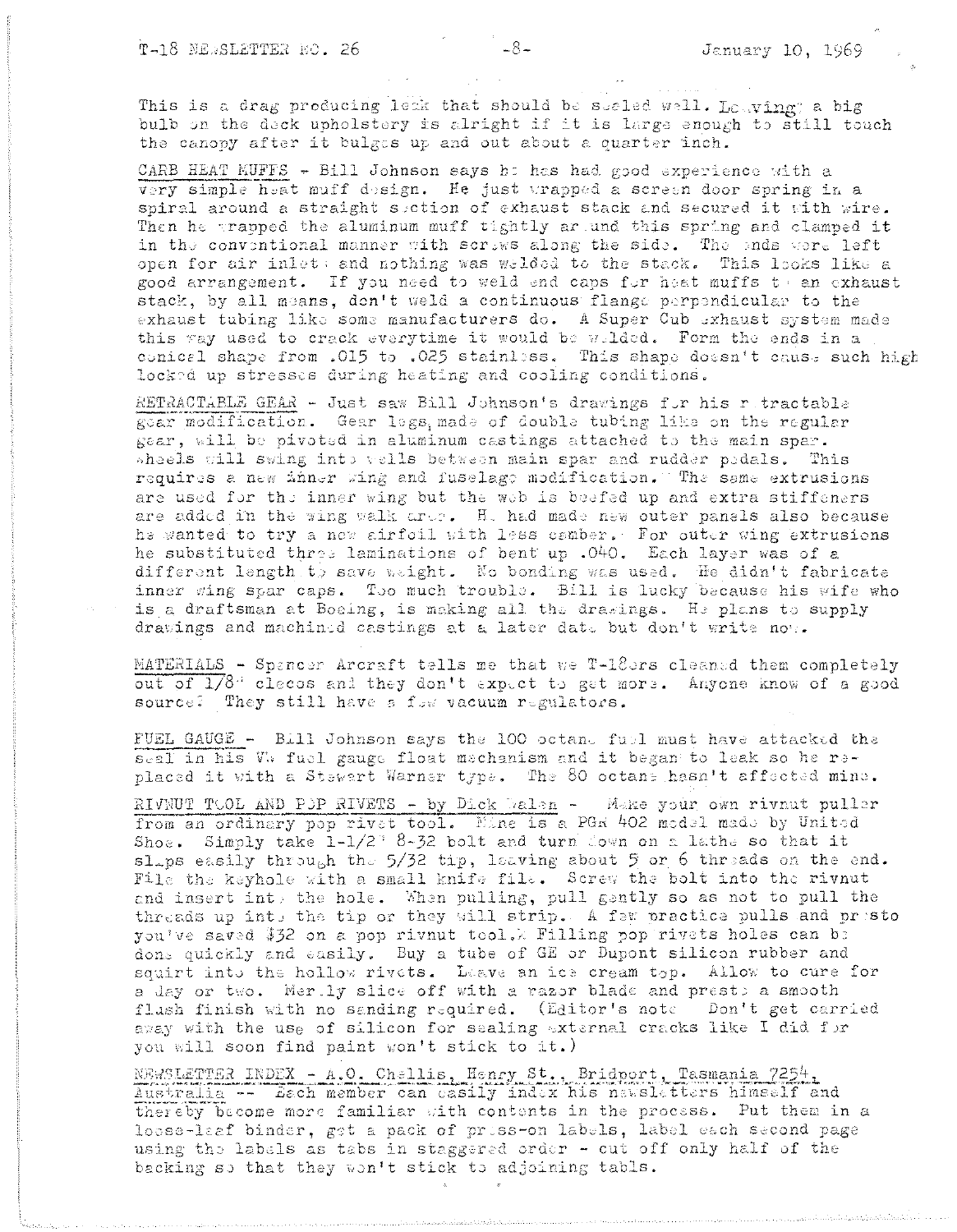SPORT AVIATION - By now, most of you have seen the color picture of my T-18 in the December issue of Sport aviation. I was hoping that it would make the cover, but then you can't have overything. At least you readers no doubt agree that T-18s are more important than midget recers. Breezies and Bearcats, but then you too are probably prejudiced.

The photo was taken by Ed Aswad, our plant photographer. The landscape is typical of that in this area. The Susquehanna river flows from left to right through the center of the picture just back of the right wheel. The little town visible at the left is Owego, N.Y. which is 10 miles gest of Endicott. If you can't find Apalachin on the man. it is 4 miles west of Endicott along the river. I fly out of Tri-Cities airport at Escheett. If any of you want to see my airplane, drop in anytime. The T-hangar is unlocked.

I've written an article for Sport Aviation about the tuft testing I did on my T-18. It includes a number of pictures and some performance data. It was supposed to accompany the color photo but for some reason it didn't work out that way and is being scheduled for the March issue.

ENGINE TOOLS - In case you want to go first class and obtain your own offset wrenches needed to torque the cylinder hold down nuts on Lyceming engines, they can be obtained through your Lycoming dealer. I innocently ordered the two required without first checking the price. You can imagine my surprise when I got them and discovered the list price for the 3/8 size. 1121-B is  $$25.80$  and for the 1/2 inch size, 64952, is  $$9.65.$  If you want to save over \$39. you can easily make your own from a couple of box end wrenches and some 1/2 inch solid steel bar stock. Use the skatch of the wrenches in the engine manual as a pattern if you can't find a mechanic who will loan you one. First, heat the box end wronch and re-form the handle to conform to the desired shape. While forming clemp the end in a vise so it won't lose its hardness. Then cut off the handle and weld on a piece of 1/2% bar stock. Form this to match the desired shape, cut to size and weld a large hax nut on the end to permit use with a standard socket. Since the weld is the weakest part, and it can't be hardened, there is probably no point in heat treating the wrench. The 1/2! shank should take the required 50 inch-pounds torque. You might use an alloy wilding rod and heat treat the finished wranch.

FOR SALE - Aluminum Plate - 478, \$10., 3 on hand, 2 p. 15-7/16 x 22-11/16 which will make two 478 and many other  $3/4$  parts-\$25.00 each. 509 \$2.00, 526 \_ \$6.00 3/8 plate 537, 552, 556, 678 - \$6.00 1/4 plate 503, 537, \$5.00 3/16 plate 565, 492, 597 - \$1.00 1/8 plate 538, 541 \$2.00 Control socket (2) \$2.00 I have material for 4 people now, could locate more if there is a need. Regulators, gauges and filters for compressors, \$5.00 Angle for rudder, must be milled \$1.00 - Morman Dabble, RD  $\#$ 3, Windsor,  $N. 13865.$ 

RETRACTING THE T-18 MAIN LANDING GEAR - William R. J hnson, 23321-106th Ave. S.E., Knt. Wehington, 98631 - After a spring and summer family pacification program I have finally gotten back to work on the retractable main landing gear for the T-18. The new center wing section is about half complate. I also have a draftsman working part time on the layouts and detail drawings. with luck the plans should be ready for sale in about six months. I will not sell any until the modification is flight tested. Tricycle gear was considered but rejected because of the extra weight of the nose gear and the fact that there is no place to hide it. If it can't be hidden, the extra weight isn't worth while aerodynamically. For those who are interested in starting here is a list of what can be done to get ready. The extensiveness of the changes proclude any salvage of the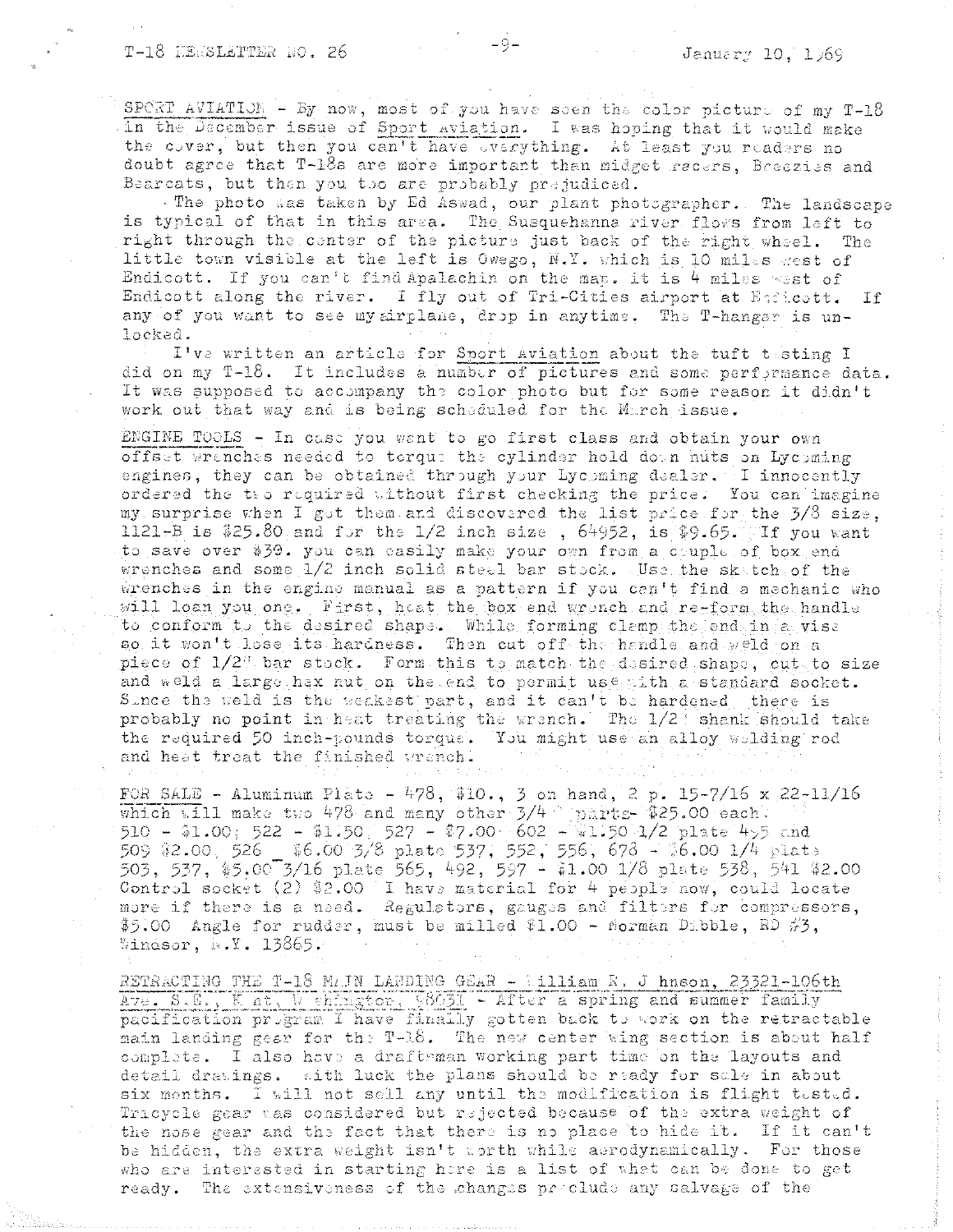existing wing other than the aileron control linkage. (flaps also if installed). The parts can be broken down into three categories: 1. Unchanged; 2. Minor modification, 3. Complete or major redesign. Parts from the first two categories can be made from existing drawings by use of the following information. Unless noted, quantities are the same as original.

1. Unchanged Parts: Fitting, Main Beam Attach. Dwg. N. 522. Rib Assy. Center Wing BL  $64.125$ . Dwg. No. 536; Rib. Wng leading edge. Dug. No. 544.  $(-2R \& -2L)$  each,  $-4R \& -4L$  leach); Stabilizer Modification, No.  $\sim$  B502; Control Mounting, No. 4566.

2. Minor Modification - Rib Center, Wing BL49.875, No. 535, Same as Dwg. but use .040 material. Main Beam Inner Wing, No. 537, (Don't drill any holes between wing BL 19.374 and BL 40. An extra thickness of .040 web 80" long in center of beam.) Rear Beam, Inner wing, No. 538. (Make -1 of .040 material. Make  $-3$  of .188 plate. Otherwise same as  $dw(x)$ 

3. Complete or major recesign - Dwg. Nos. 601, 515, 532, 533, 534R, and 580 require modification or complete replacement. Some additional new dwgs will be required. Two rather complex castings will be required for the main gear bearings. All other parts will be similar to existing structure as far as complexity. If there is any reader who is a pattern maker or has an aluminum foundry connection, please let me know.

VISIT TO SAN FRANCISCO - Had a nice visit with James R. Shelton, 255 Heat St., Milpitas, California who works at the United Airlines Maintenance Shop at San Francisco. He has his fuselage nearly all riveted up and most of the parts made for the wings. He's doing a nice job on his riveting and spends quite a bit of time answering the questions of T-18 builders and prospective builders in that part of California. His ship will be made exactly according to the plans but he didn't think the matched hole tooling would sork so he drilled the holes in the center wing skins from the inside out. He says he wouldn't do that again because it is too much work. He has a 125 hp engine and will use either that or a 150 model.

ACCIDENT REPORT - As was announced in the November issue of Sport Aviation a second fatal accident has occurred involving 180 hp T-18's. During the Southwest EAA Fly-In at Georgetown, Texas, a T-18 experienced what is believed to be flutter of the horizontal tail followed by failure of the spar at the 510 fitting. During the Fly-In, the pilot-builder was observed to make high speed passes across the field followed by abrupt pull-ups and zooms at extremely steep angles. The day before a passenger reported seeing between 210 and 220 on the indicator. A credible witness said that during the final pass, the tail was observed to flutter before it failed. The wing was bent down and separated and the fuselage struck the ground under full power killing the pilot.

Prior to the Fly-In, the builder had parked his airplane in his driveway and it had rolled down a hill tearing off the horizontal tail and associated fittings. Repairs were made and a new tail built including the doubler tube. Three deviations from the plans were made. The ribs were not riveted to the spar because he didn't think it was necessary. The 509 fitting was attached to the spar with a  $1/4$ " bolt instead of rivets. 5/32 rivet holes were also drilled but not used because the fitting had been positioned wrong. This is where the failure occurred. It is evident this accident would no doubt have been prevented if the red line speed had been observed. Just had a talk with John Thorp on the phone to get the latest progress report on the testing program. He thinks they have identified the problem as being related to the bending frequency of balance weight arm. Everyone will be notified when tests are completed.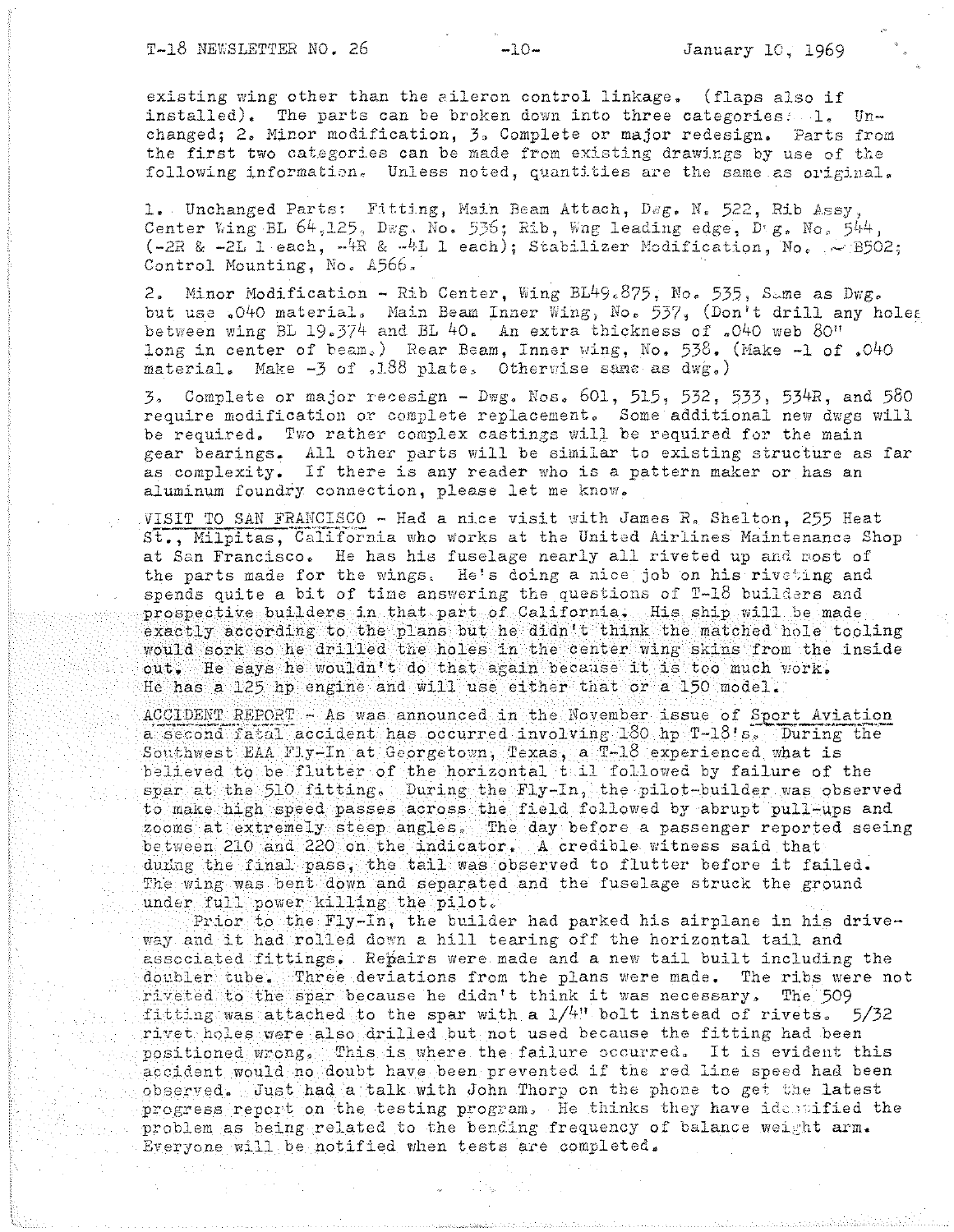John expects that the program will allow the establishment of a red line speed of 200 mph or slightly higher. He expects hovever to recommend that all horizontal tails be modified to the new configuration. If you haven't built your horizontal tail, I would recommend holding up until we receive word from John on any modification that might result from the test program. In the meantime, be sure to adhere to the present 180 red line which has been verified through tests as being safe.

HEAT TREAT FACILITY - Joe Martin of Saddlebroox, N.J. and Lee Everle of Sumerville, N.J. say they found a shop which can heat treat the complete landing gear in one piece. It is Braddock Heat Treating C.., Bound Brook, N.J., 08805, Phone 201-3562906.

EXHAUST STACKS - Someone at Rockford had some fancy looking red exhaust stacks. He said he simply used automotive stack material and then painted the finished stacks with exhaust pipe paint available in hot rod shops. Looks real fine and appar ntly doesn't burn off. Seems like a perfect solution to a big priblem since obtaining stainless steel tubing bends is difficult in most areas.

CG MEASUREMENTS - One of the toughest problems in getting ready for a first flight is weighing the airplane and determining the c.g. First is the matter of finding accurate scales with sufficient range. The airplane should have the tail raised to level the fuselage reference line and scales should be placed under all three sheels at the same time. It is nearly impossible to get consistent readings if the airplane must be moved to place scales under different wheels. The reaction at the main wheels will be about 400 lbs., so single bathroom scales won't do the job. If anyone knows a good source to rent or borrow platform scales, let me know. A poor substitute is two bathroom scales under each mail wheel with a plank across them.

kith the aircraft in a level attitude on the three scales, remove all extra articles and close the canopy. The fuel tank should be empty and oil should be full. N  $\psi$ , read all three scales. Drop a plumb bob from the leading edge of the wing and measure the distance from it to the center of each axle. This is extremely important in order to find the empty  $c.p.$  The axle location may vary from station 53 to 55 depending on the length and amount of deflection of your gear. If the two axles are not at uxactly the same station, just split the difference. Locations for the various reaction points are: Oil sta 28, fuel 48, main whichs 53 to 55, wing leading odge 55, passengers 87.6, baggage 111, tail wheel 214. Next issue I'll put in a set of sample cg calculations for my ship.

NEXT ISSUE - I will try my best to get out the next newsletter sooner. Why don't you set down right not and write some sort of article or little tip that might be of interest. And all you guys the are now flying, you've been getting a free ride for a long time reading newsletters other people wrote, now how about sending in some news. I've not even heard a word from many of you since you've flown.

Don Carter who put the first 50 hours on his T-18 in record time during November, and D<sub>CG</sub>ember, has written a very interesting article on aerobatics and it will be in the next issue.